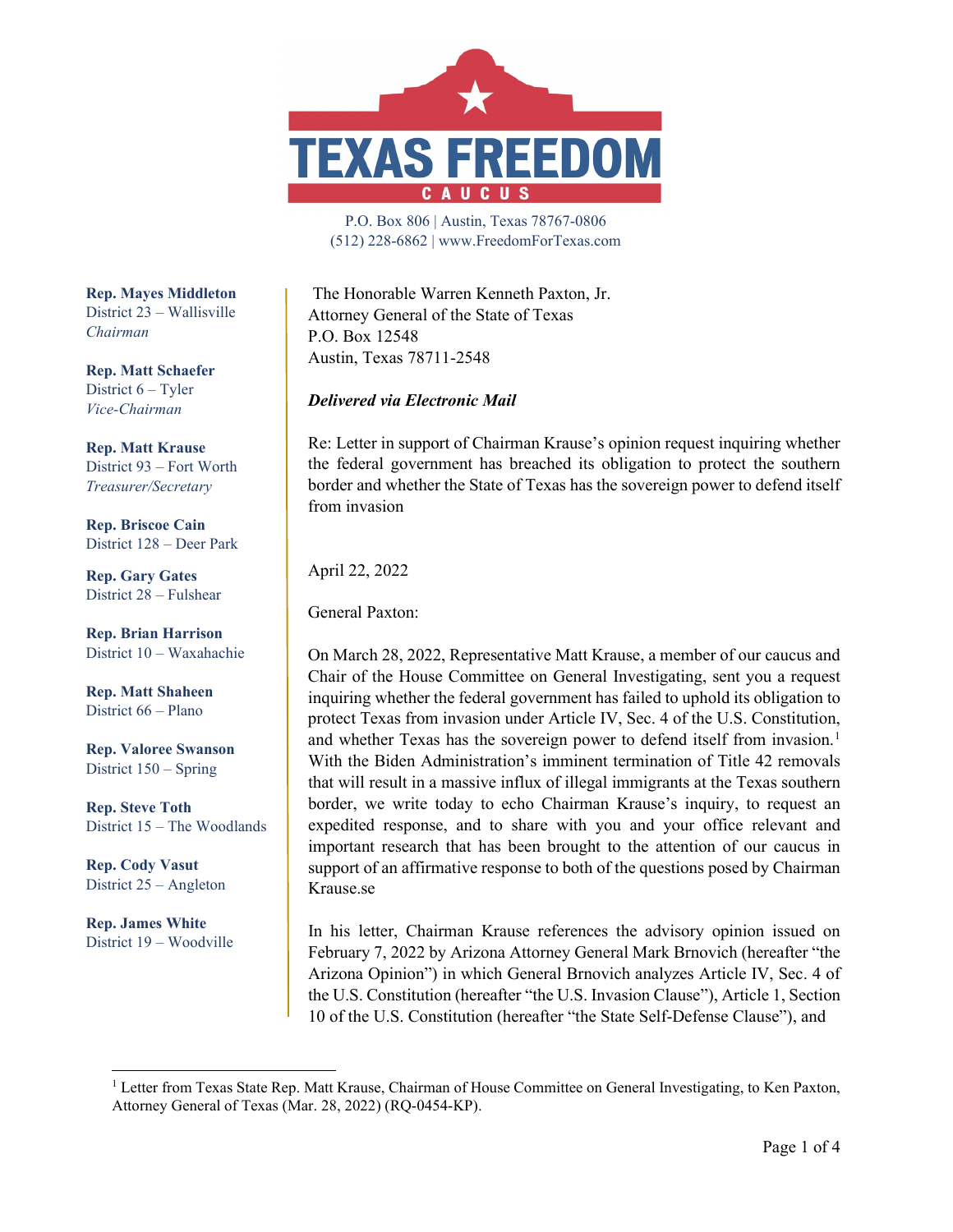Article V, Section 3 of the Arizona Constitution in order to determine whether the State of Arizona has a sovereign right under those constitutions to repel invasions from outside forces seeking to break federal and state law by skirting the immigration process, thereby causing an influx in lawlessness in the surrounding areas and other areas of the country.

The Arizona Opinion supplies multiple historical references evidencing the intent and meaning of the federal constitutional provisions discussed therein,<sup>[2](#page-1-0)</sup> and it concludes that the Federal Government has failed to perform its constitutional duty to protect states against invasion. It also concludes that the State of Arizona has the authority under the U.S. and Arizona Constitutions to repel invasions, commenting that "[t]he State Self-Defense Clause exists precisely for situations such as the present, to ensure that States are not left helpless."

The situation in Arizona is not much different than that in Texas, except that in Texas the problem is substantially worse. U.S. Customs and Border Protection reports that the the Arizona-based Tucson and Yuma sectors encountered 271,729 illegal immigrants in 2022, while the Texas-based Rio Grande Valley, Laredo, Del Rio, Big Bend, and El Paso sectors of the border collectively encountered 626,750 illegal immigrants over the same time period—over double that of what was seen in Arizona.<sup>[3](#page-1-1)</sup>

It is with these facts in mind that Chairman Krause sent you his initial request. If the Arizona Opinion is accurate, then it would behoove us as a state to investigate whether we have the same sovereign authority under the U.S. and Texas Constitutions. For the reasons stated below, we believe that we do—not only because the Texas Constitution contains substantially the same language as Arizona's constitution, thereby putting us on at least equal footing with them—but because it contains something Arizona's constitution does not: specific textual authority for the Governor of Texas to use the militia to enforce the law in order to repel invasions.<sup>[4](#page-1-2)</sup>

The Texas Constitution has a similar provision to that of Arizona's constitutional guidelines—Article IV, Sec. 7 (hereafter "the Texas Invasion Clause")—which deem the Governor as the "commander in chief" of

<span id="page-1-0"></span><sup>&</sup>lt;sup>2</sup> The following are just a few examples of historical references contained in the Arizona Opinion evidencing the intent of the federal constitution: Ariz. Att'y Gen. Op. No. I22-001, at 8 (Feb. 7, 2022) (noting that in Federalist No. 43, James Madison explained with respect to the U.S. Invasion Clause that "[a] protection against invasion is due from every society to the parts composing it. The latitude of the expression used here seems to secure each state, not only against foreign hostility, but against ambitious or vindictive enterprises of its more powerful neighbors.") (quoting THE FEDERALIST NO. 43); Ariz. Att'y Gen. Op. No. I22-001, at 7 (explaining that "[t]he history of the adoption of the Constitution . . . shows that the Founders understood the States were giving up certain sovereign powers to the national government, but retaining core self-defense powers against both domestic and foreign threats to their actual security within their territories."); Ariz. Att'y Gen. Op. No. I22-001, at 9 (discussing James Madison's speech at the Virginia Ratifying Convention in which Madison explained that under the U.S. Constitution, States still retained the right to defend themselves in the face of invasion.) (citing James Madison, *Debate From Virginia Ratifying Convention* (June 16, 1788)).

<span id="page-1-1"></span><sup>3</sup> U.S. CUSTOMS & BORDER PROTECTION, SOUTHWEST LAND BORDER ENCOUNTERS (BY COMPONENT), <https://www.cbp.gov/newsroom/stats/southwest-land-border-encounters-by-component> (last visited Apr. 21, 2022).

<span id="page-1-2"></span><sup>4</sup> *Compare* Ariz. Const. art. V, § 3 ("The governor shall be commander-in-chief of the military forces of the state, except when such forces shall be called into the service of the United States.") *with* Tex. Const. art. IV, § 7 ("He shall be Commander-in-Chief of the military forces of the State, except when they are called into actual service of the United States. *He shall have power to call forth the militia to execute the laws of the State*, to suppress insurrections, and *to repel invasions*.") (emph. added).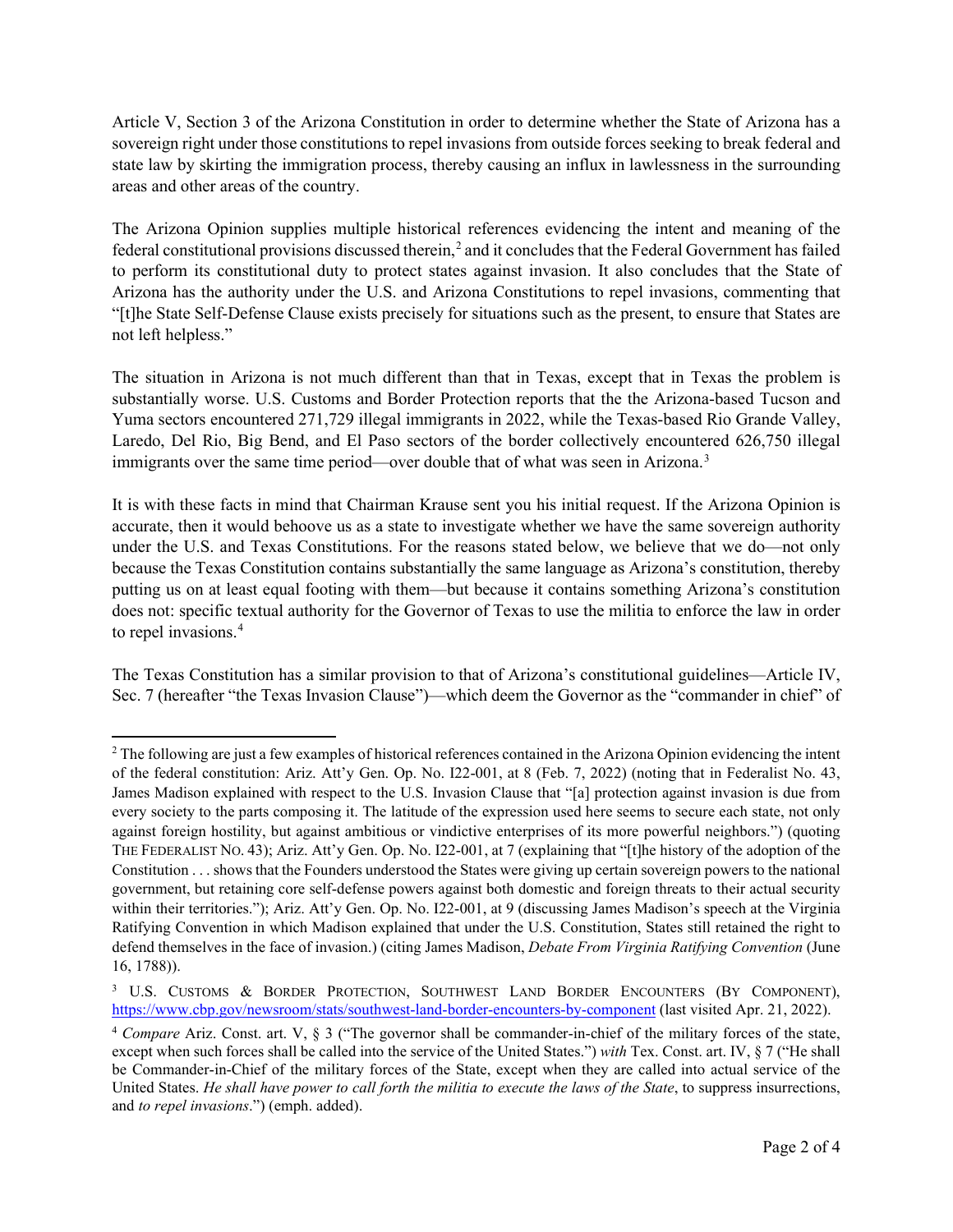military forces. The section contains two clauses. The first clause, which is nearly identical in language to that of Arizona's Constitution, states:

"[The Governor] shall be Commander-in-Chief of the military forces of the State, except when they are called into actual service of the United States."

The second clause reads:

"[The Governor] shall have power to call forth the militia to execute laws of the State, to suppress insurrections, and to repel invasions."

The meaning of the first clause is clear: the Governor has authority over all Texas military forces unless they are called into actual service of the United States. As Texas military forces have not been called into "actual service,"[5](#page-2-0) our analysis moves to clause two. In the U.S. Supreme Court case of *Sterling v. Constantin*, at issue was whether Texas Governor Ross Sterling acted ultra vires in prohibiting Constantin, an oil field operator, from producing oil at a time in which the counties where his oil fields were located found themselves "in a state of insurrection, tumult, riot, and a breach of the peace,"—words that could easily be used to describe our current situation at the border. The Court found that the Governor's orders were unconstitutional, but only because the Governor was not engaged in "execut[ing] laws of the State," holding that "[b]y virtue of his duty to cause the laws to be faithfully executed', the executive is appropriately vested with the discretion to determine whether an exigency requiring military aid for that purpose has arisen."[6](#page-2-1) The Court then qualifies their analysis: "Such measures, conceived in good faith, in the face of the emergency, and directly related to the quelling of the disorder or the prevention of its continuance, fall within the discretion of the executive in the exercise of his authority to maintain peace."<sup>[7](#page-2-2)</sup>

Should Governor Abbott choose to invoke the Texas Invasion Clause to quell an invasion on our southern border, Courts will, as they have in the past, question whether that action was a good-faith measure and whether it was directly related to ending the invasion or preventing its continuance. Considering the daily, massive flow of illegal immigration into Texas, we believe that it would be difficult to make an argument that invoking the Texas Invasion Clause was done in bad faith; that argument itself would have to be made in bad faith. Similarly, it would be difficult to argue that invoking the Texas Invasion Clause was not directly related to the quelling of the disorder at the border. Thus, considering Texas constitutional and court history, we believe that the Governor not only has the authority to invoke the Texas Invasion Clause, but also that Texas courts and even the U.S. Supreme Court will uphold that action if challenged.

In addition to the Texas Invasion Clause, the Texas Constitution also contains a provision in Art. III, Sec. 49 that speaks to invasions of the state. Indeed, the framers of the Texas Constitution considered the ability and need for state resources to repel an invasion as so important that a specific provision to allow for the creation of debt without legislative approval was inserted into every state constitution except that of the

<span id="page-2-0"></span><sup>&</sup>lt;sup>5</sup> "Actual service," as written in the clause, has been widely interpreted throughout the state's history as being "called into the [military] service of the United States," and is linked to U.S. Const. Art. II, Sec. 2, which provides that the President is the Commander in Chief of the "Militia of the several States, when called into the actual Service of the United States . . . .". GEORGE D. BRADEN, ET AL., THE CONSTITUTION OF THE STATE OF TEXAS: AN ANNOTATED AND COMPARATIVE ANALYSIS 313 (1977).

<span id="page-2-1"></span><sup>6</sup> *Sterling v. Constantin*, 287 U.S. 378, 399 (1932).

<span id="page-2-2"></span><sup>7</sup> *Id*. at 400.